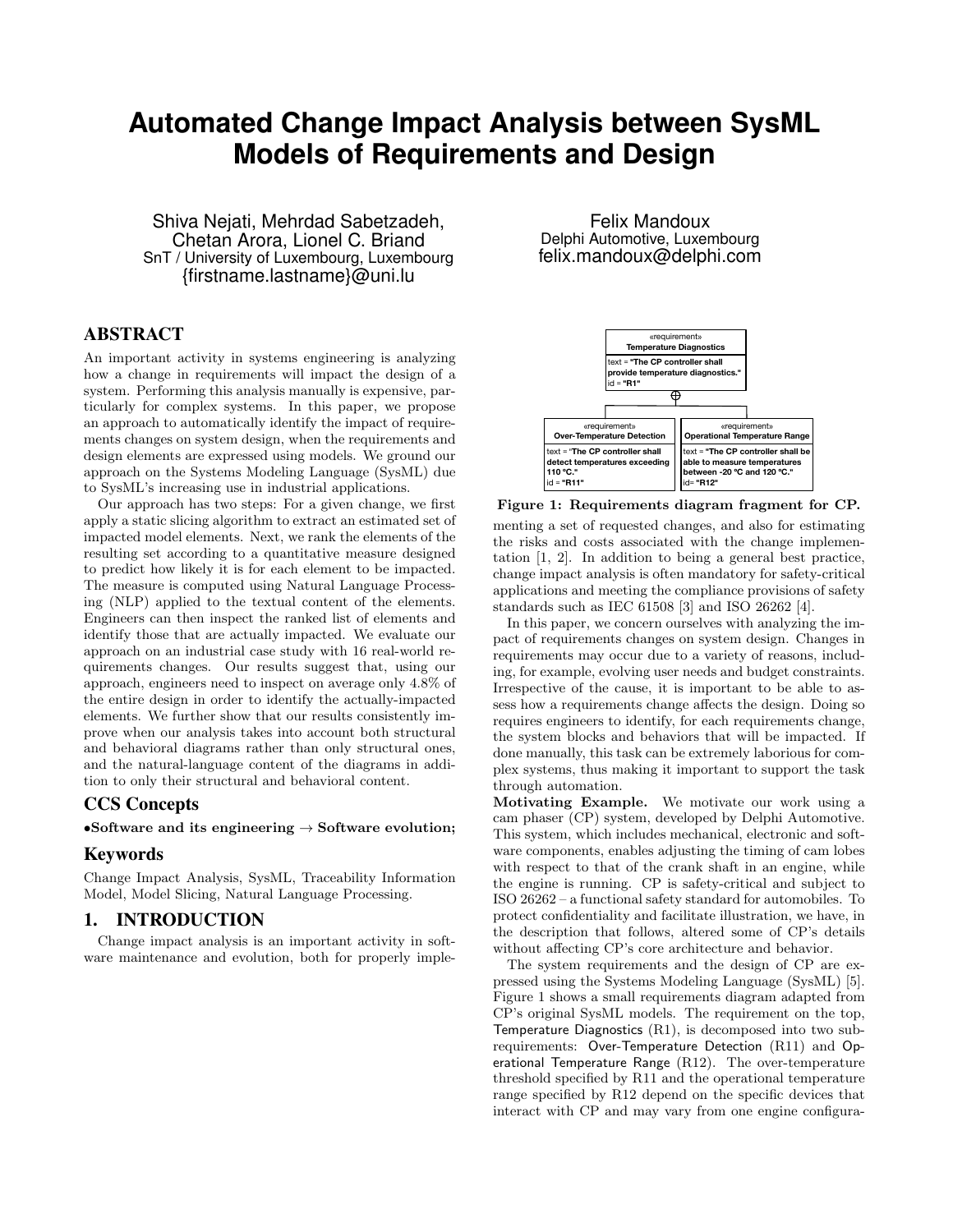





Figure 3: (Simplified) activity diagram for the Diagnostics Manager block  $(B_3)$  of Figure 2.

tion to another. Hence, it is common for systems engineers to receive change requests regarding these requirements. Examples of change requests coming from customers (typically, car manufacturers) and concerning these requirements are: (1) Ch-R11: Over-temperature threshold shall change from 110 °C to 147 °C, and (2) Ch-R12: Temperature range shall be extended to  $-40 - 150$  °C from  $-20 - 120$  °C.

Figures 2 and 3 present parts of CP's design: Figure 2 shows a fragment of CP's architecture expressed as a SysML internal block diagram. In this diagram, there are two traceability links to requirements, one from the Over-Temperature Monitor block (labeled  $B_2$ ) to requirement R11, and the other from the Temperature Processor block  $(B_1)$  to requirement R12. Figure 3 shows an activity diagram describing the behavior of the Diagnostics Manager block  $(B_3)$ . For succinctness, we take the term "block" to represent instances of SysML block types. This choice does not cause ambiguity in our presentation, as our motivating example does not have multiple instances of the same block type.

A simple intuition that systems engineers apply for scoping the impact of requirements changes is to follow the flow of data between the design blocks, starting from the blocks that are directly traceable to the changed requirements. For example, for Ch-R11, one would start from block  $B_2$ , which is directly traced to R11, and mark as potentially-impacted any block that is reachable from  $B_2$  via the inter-block connectors. Using this kind of reasoning, we obtain the following estimated impact sets for Ch-R11 and Ch-R12, respectively:  ${B_2, B_3, B_4, B_5, B_6}$  and  ${B_1, B_2, B_3, B_4, B_5, B_6}$ .

Estimating the impact sets in the manner described above, i.e., by reachability analysis over the inter-block connectors, often yields too many false positives, i.e., too many blocks that are not actually impacted by the change under investigation. For example, we know from a manual inspection conducted by the systems engineers involved that the actual impact sets for Ch-R11 and Ch-R12 are  $\{B_2\}$  and  $\{B_1, B_4, B_6\}$ , respectively. This means that  $B_3$ ,  $B_4$ ,  $B_5$  and  $B_6$  in the estimated impact set for Ch-R11, and  $B_2$ ,  $B_3$  and  $B_5$  in the estimated impact set for Ch-R12 are false positives.

Some of these false positives can be pruned by considering the block behaviors. To illustrate, consider the activity diagram of Figure 3. By following the control and data flows in this diagram, we can infer that (1) the Motor position input may influence both the Error and Motor drive mode outputs, and (2) the Over-Temperature input may influence only the Motor drive mode output. We can therefore conclude that  $B_5$  is unlikely to be impacted by Ch-R11 and Ch-R12, and thus remove  $B_5$  from the estimated impact sets above.

Despite the analysis of block behaviors being helpful for pruning the estimated impact sets, such analysis alone does not adequately address imprecision, still leaving the engineers with a large number of false positives and hence a large amount of wasted inspection effort. To further improve precision, we recognize that there is a wealth of textual content in the models, e.g., the labels of blocks, ports and actions. This raises the possibility that text analysis can be a useful aid for making change analysis more precise.

To this end, we use insights from our previous work on the propagation of change in natural-language content [6]. In particular, we have observed that, alongside the change description, one can further obtain cues from the engineers about how they expect a given change to propagate. For example, the engineers of CP could provide the following intuition about the impact of Ch-R12 on the design, before actually inspecting the design: "Temperature lookup tables and voltage converters need to be adjusted".

From the description of Ch-R12 and the intuition above given by the engineers, it is reasonable to expect that a block containing one or more of the keyphrases "temperature range", "temperature lookup table", and "voltage converter" (or similar phrases) should have a higher likelihood of being impacted by Ch-R12 than a block that contains none of these keyphrases. Indeed, the keyphrase "temperature lookup table" appears in the action nodes of the activity diagrams that describe the block behaviors of  $B_1$  and  $B_4$  (not shown), thus making  $B_1$  and  $B_4$  more likely to be impacted than other blocks, say  $B_2$  and  $B_3$ , whose activity diagrams do not contain this keyphrase. In a similar vein, the keyphrase "voltage converter" mentioned by the engineers will increase the likelihood of impact on  $B_6$  as compared to  $B_2$  and  $B_3$ .

Contributions. We propose an automated approach for identifying the impact of requirement changes on system design. Our approach takes into account all the intuitions illustrated on the motivating example described above, utilizing the inter-block connectors, the block behaviors, and the textual content of the models for increasing the precision of change impact analysis. Our approach has two steps: For a given change, we first compute an estimated impact set by identifying the design elements that are reachable from the changed requirement. The basis for this step are the interblock connectors and block behaviors. The main novelty of this step is in providing a rigorous adaptation of dependency graphs – commonly used in program slicing [7] – for reachability analysis over the activity diagrams that describe the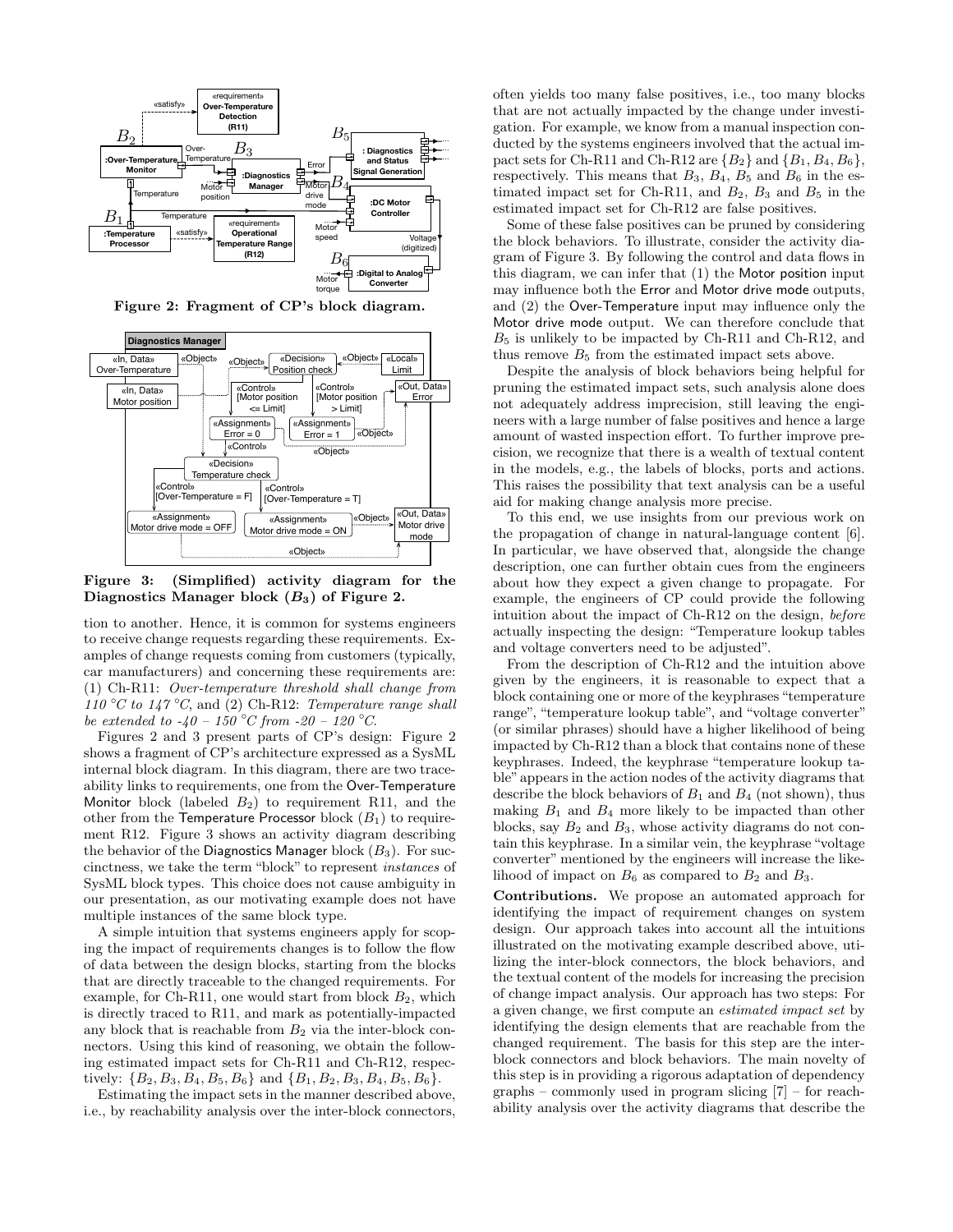block behaviors. In the second step, we automatically rank the elements of the estimated impact set. The ranking is aimed at predicting how likely it is for each element in this set to be affected by the given change. The basis for the ranking is a quantitative measure computed using Natural Language Processing (NLP) [8]. Specifically, the measure reflects the similarity between the textual content of the elements in the estimated impact set and the keyphrases in the engineers' statement about the change. We provide guidelines for deciding about the cutoff point in the ranked list; this is the point beyond which the elements in the list would not be worthwhile inspecting because their likelihood of being impacted is low. The novelty of the second step of our approach is in applying NLP for change analysis between modeling artifacts (as opposed to textual artifacts).

While the ideas behind our work are general, we ground our approach on SysML. This choice is motivated primarily by two factors: First, SysML is representing a significant and increasing segment of the embedded software industry, particularly in safety-critical domains. Given the importance of change impact analysis for complying with safety standards, we believe that building on SysML is advantageous as a way to facilitate the integration of our approach into safety certification activities. Second, SysML provides a built-in mechanism, via requirements diagrams, for connecting design models to natural-language requirements. This allows us to capitalize as much as possible on the standard requirements-to-design trace link in SysML.

We implement our approach as a plugin for Enterprise Architect [9]. We report on an industrial case study conducted in collaboration with Delphi Automotive, which is an international supplier of vehicle technology. The case study includes 16 real-world requirements changes.

Our results indicate that the number of elements engineers need to inspect decreases as we combine different sources of information. In particular, on average, this number is 21.6% of the entire design (80 / 370 design elements) when we consider only inter-block connectors. This average reduces to 9.7% (36 / 370) when we consider both inter-block connectors and block behaviors. The average further reduces to  $4.8\%$  (18 / 370) when we also take into account the natural-language information in the models and the engineers' change statements. The precision of our approach when all the above three sources of information are used is 29.4%. That is, on average, 29.4% of a set consisting of 18 elements is actually impacted. Given that the approach narrows potentially-impacted elements to a small set (4.8% of the design), excluding false positives from the results can be done without substantial effort. Our analysis misses one impacted element for only one out of the total of 16 changes. The recall is 85% for that particular change and 100% for the other 15 changes, giving an average recall of 99%.

Structure. Section 2 describes our approach. Section 3 presents our empirical evaluation. Section 4 compares with related strands of work. Section 5 concludes the paper.

# 2. APPROACH

Figure 4 shows an overview of our change impact analysis approach. In this section, we first describe the modeling prerequisites for our approach. We then elaborate the steps of our approach, marked 1 and 2 in Figure 4.



Figure 4: Approach overview.

## 2.1 Building SysML Models

Our approach concentrates on models built along three dimensions: (1) requirements, (2) structure (architecture), and (3) behavior. We use SysML requirements diagrams, illustrated in Figure 1, for expressing requirements. We model the system structure using SysML internal block diagrams, illustrated in Figure 2. Finally, we use SysML activity diagrams, illustrated in Figure 3, for capturing behaviors. Our focus on these three model types is in line with SysML's core modeling practices [10, 11] and further with the modeling choices made by Delphi Automotive.

Our change impact analysis approach is agnostic to the particular modeling methodology used to build the above model types, as long as the methodology provides the traceability information required by our approach. We characterize the required traceability information via the traceability information model (TIM) of Figure 5. TIMs are a common way of specifying how different development artifacts (and the elements thereof) should be traced to one another in order to support specific analytical tasks [12, 13, 14].

Our TIM is organized into three packages, representing the three modeling dimensions covered. This TIM is consistent with both the existing literature on systems engineering modeling [15], and also the SysML/UML metamodel [10, 11]. We note that providing the information envisaged by our TIM does not require significant additional manual work. Specifically, all the elements and associations in our TIM, except for the satisfy association from blocks to requirements, are implied by the natural process of model construction in SysML. As for the links between requirements and system blocks prescribed by our TIM, establishing these links, irrespective of whether our change impact analysis technique is used or not, is one of the most basic best practices in SysML and, in the case of safety-critical applications, an essential prerequisite for complying with safety standards [16, 17, 18].

The requirements package in Figure 5 defines the requirements types, namely, software and hardware. Due to lack of space, Figure 5 does not show all the possible relations between the requirements (e.g., decomposition and derivation). Requirements may be connected to blocks via the satisfy relation. A satisfy link between a block  $B$  and a requirement  $R$  indicates that the function implemented by  $B$ contributes to the satisfaction of R. Blocks belong to the structure package, and can be either software or hardware. Each block, irrespective of its type, contains a number of ports. Ports are connected via the connector relation.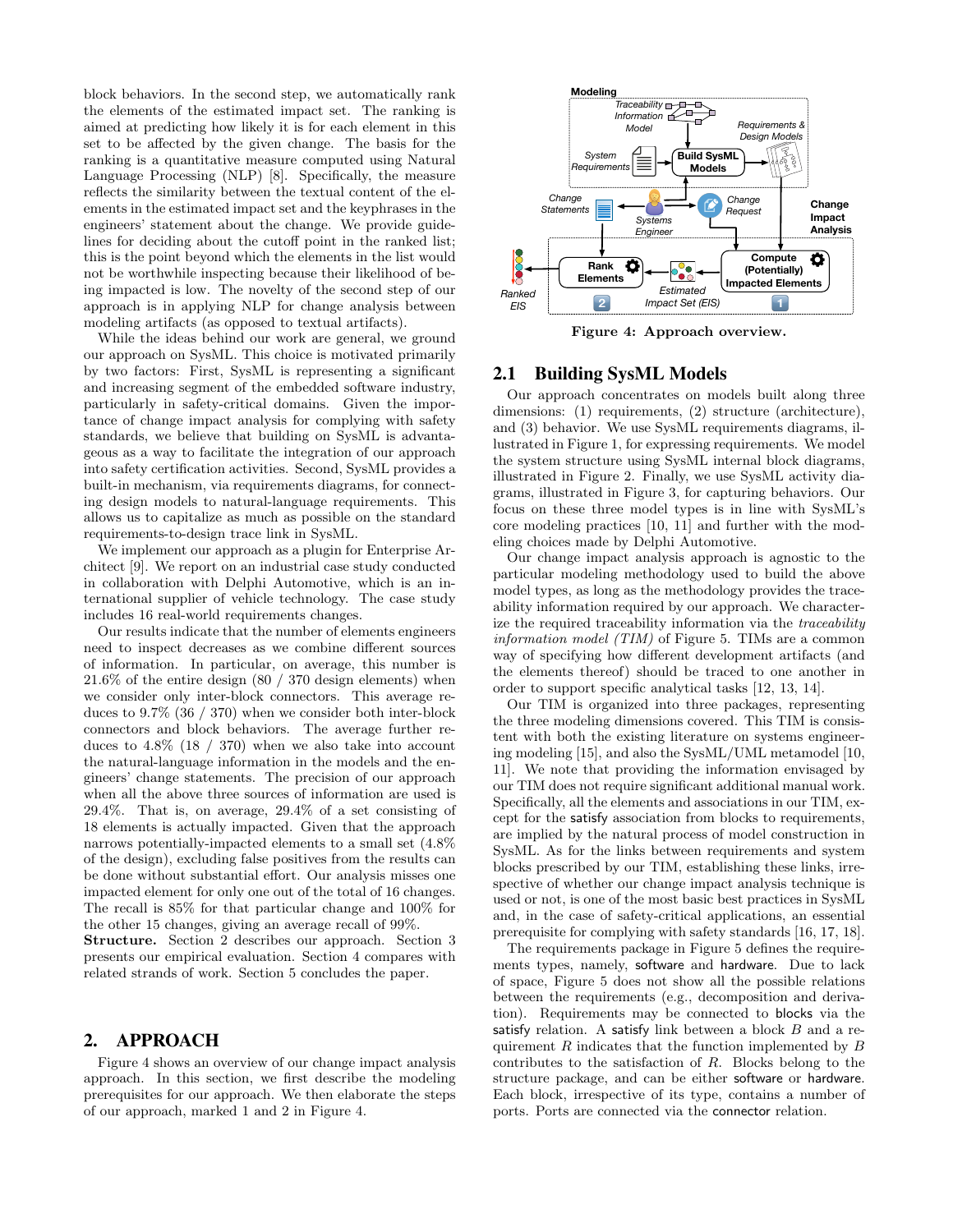

Figure 5: The traceability information required by our change impact analysis approach.



Figure 6: Example activity diagram with control input/output and a call action node.

Blocks can be associated with multiple behaviors (use cases). Each behavior is specified using one activity diagram. The behavior relation links blocks to their corresponding behaviors. Activity diagrams include nodes and transitions. Nodes can be either objects or actions; transitions may be of either the object or control kinds. Object transitions represent data flows (data dependencies), and control transitions represent control flows (control dependencies). Action nodes may be of one of the following three kinds: (1) assignment statements defined over parameters or local variables, (2) decision statements (if-statements) defined over parameters or local variables, and (3) call statements providing the behavior of function calls.

Object nodes can be designated as either parameter or local. Parameters represent the input/output variables of activity diagrams and may be of type control or data. Local nodes are used to store local variables. Control input/output variables and call action nodes are used for modeling the sending and receiving of events between blocks with concurrent behaviors. Finally, the correspond relation in Figure 5 indicates that each block port has some corresponding parameter in some activity diagram related to that block. Each activity diagram parameter has to correspond to one port of the block related to that activity diagram.

The diagrams in our motivating example of Section 1 conform to the TIM of Figure 5. Specifically, the internal block diagram of Figure 2 specifies the satisfy relations between the requirements of Figure 1 and blocks  $B_1$  and  $B_2$ . The activity diagram of Figure 3 captures one possible behavior for block B3. This activity diagram contains two input and two output parameters, all of type data, as well as a local variable, Limit. The input/output parameter nodes of the diagram correspond to the input and output ports of  $B_3$ .

There are six action nodes in the activity diagram of Figure 3: four assignments and two decisions. The call action node is illustrated in the activity diagram of Figure 6. In this figure, the control input Sensor interrupt models interrupt Algorithm COMPUTEIMPACT [using only inter-block structural relations].

**Input:**  $A$  set R of requirements modified in response to a change request. Sets  $\beta$  (blocks),  $\mathcal{P}$  (ports) and  $\mathcal{AD}$  (activity diagrams), together with

relations *satisfy*, connect, in, out, and *behavior*.<br> **Output:** - A set *EIS* of blocks, ports and activity diagrams impacted by *R*.

- 1.  $iB = \bigcup_{r \in R} satisfy(r)$
- 
- 2.  $iP = \bigcup_{b \in iB} out(b)$ <br>3.  $iAD = \bigcup_{b \in iB} behaviour(b)$
- 4. do  $\frac{4}{5}$ .
- 5.  $iP = iP \cup \bigcup_{p \in iP} connect(p)$
- 6.  $iB = iB \cup \bigcup_{p \in iP} in^{-1}(p)$ <br>7.  $iAD = iAD \cup \bigcup_{b \in iB} behavior(b)$
- 
- 8. *iP* = *iP* ∪ ∪<sub>b∈*iB*</sub> *out*(*b*)<br>9. **until** *iB* ∪ *iP* ∪ *iAD reaches a fixed point*<br>10. **return** *EIS* = *iB* ∪ *iP* ∪ *iAD*
- 

## Figure 7: Algorithm for computing an estimated impact set (EIS) using inter-block structural relations.

calls that can be periodic or aperiodic. The call action node call Position-Correction() produces a control output value, which is in turn used as a control input by another block.

## 2.2 Computing Potentially Impacted Elements

In this section, we describe the first step of our change impact analysis approach (marked 1 in Figure 4). This step includes two algorithms: (1) computing reachability over inter-block structural relations, and (2) slicing activity diagrams based on intra-block behavioral relations.

Reachability over inter-block structural relations. We denote the sets of all requirements, blocks, ports and activity diagrams by  $\mathcal{R}, \mathcal{B}, \mathcal{P}, \text{ and } \mathcal{AD}, \text{ respectively. Let } r \in \mathcal{R},$  $b \in \mathcal{B}$ , and  $p \in \mathcal{P}$ . We write satisfy  $(r) \subset \mathcal{B}$  to denote the set of blocks related to  $r$  by a satisfy relation. We denote the input ports of b by  $in(b) \subseteq \mathcal{P}$ , and its output ports by *out*(*b*). We write *connect*(*p*)  $\subseteq \mathcal{P}$  to indicate the set of ports related to  $p$  by connector links emanating from  $p$ . Finally, we denote by  $behavior(b) \subseteq AD$  the set of activity diagrams that specify the behaviors of b.

Figure 7 shows the algorithm for computing reachability over inter-block connectors (structural relations). The algorithm receives as input the set  $R$  of requirements modified in response to a change request. It then computes the initial sets *iB* of impacted blocks, *iP* of impacted ports, and *iAD* of impacted activity diagrams (lines  $1-3$ ). The initial set *iB* is obtained by following the satisfy links from the requirements in  $R$ . The set of output ports of the impacted blocks in  $iB$ are then stored in  $iP$ , and the activity diagrams related to the blocks in  $iB$  are stored in the initial set  $iAD$ .

After obtaining the initial sets, a transitive closure is computed over these sets (lines 4–9). In particular, by following the connector links originating from ports in  $iP$ , new input ports belonging to new blocks are identified. The new input ports are added to  $iP$  (line 5), and the new blocks are added to  $i\bar{B}$  (line 6). We then identify the activity diagrams related by the behavior links to the newly added blocks, and add them to  $iAD$  (line 7). We further add the output ports of the newly added blocks to  $iP$  (line 9). Lines 5–8 are executed until we reach a fixed point. The result is an estimated impact set *EIS*. Note that for any activity diagram in *EIS*, we consider all the activity and object nodes in that diagram to be impacted.

Given the example diagrams in Figures 1–3, if we execute the algorithm of Figure 7 for change requests Ch-R11 and Ch-R12 (i.e., by setting the input set R to  $\{R11\}$ ) and {R12} respectively), the algorithm will respectively return  ${B_2, B_3, B_4, B_5, B_6}$  and  ${B_1, B_2, B_3, B_4, B_5, B_6}$  for iB. Further, the algorithm returns the set of all the ports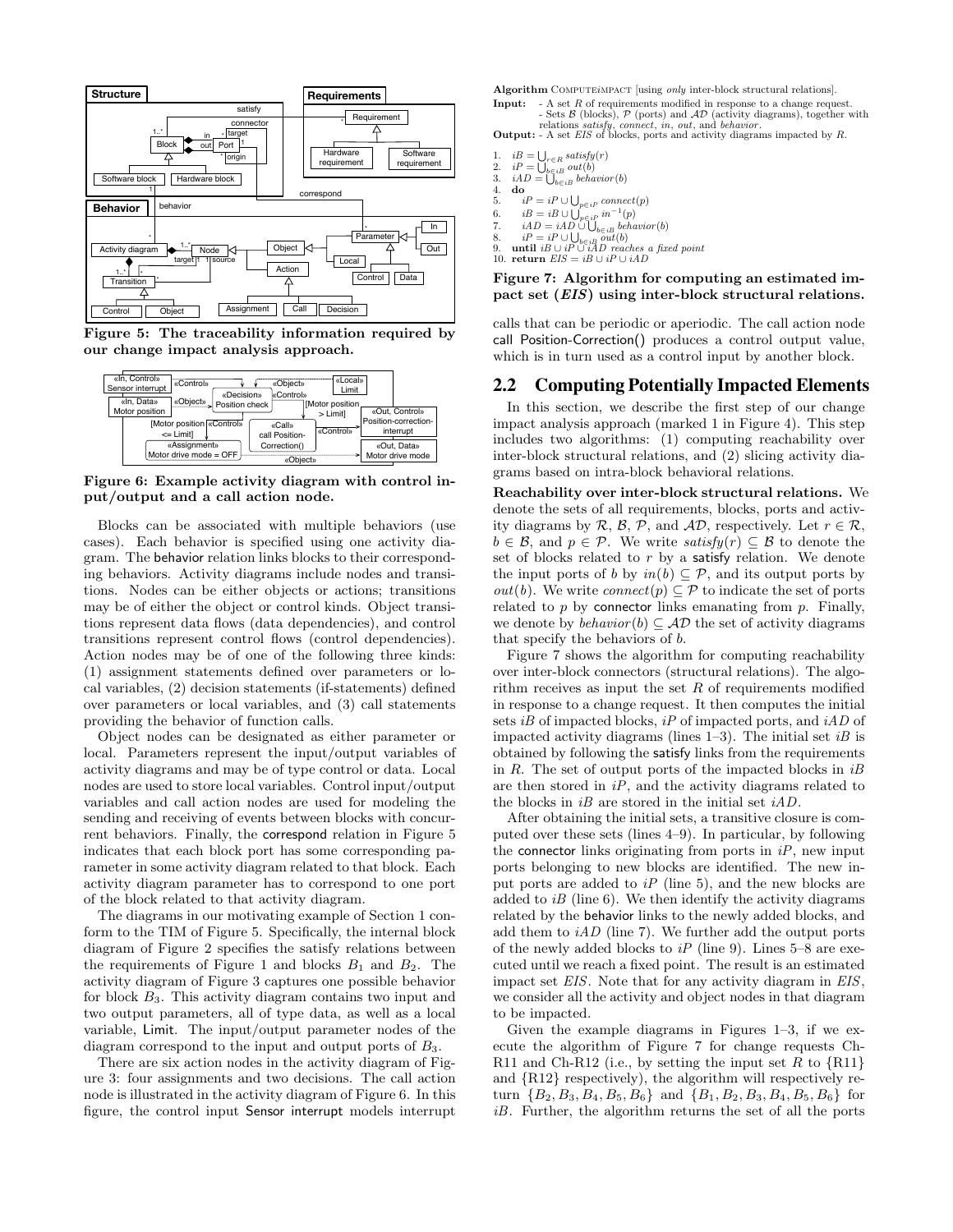Algorithm COMPUTEiMPACT [using *both* inter-block structural and intra-block behavioral relations].

**Input:**  $A$  set  $R$  of requirements modified in response to a change request. Sets  $\beta$  (blocks),  $\mathcal{P}$  (ports), and  $\mathcal{AD}$  (activity diagrams) together with the relations satisfy, connect, in, out, and behavior.<br>
Output: - A set EIS of blocks, ports and activity diagrams impacted by R.

```
1. iB = \bigcup_{r \in R} satisfy(r)2. iP = \bigcup_{b \in iB} out(b)<br>3. iAD = \bigcup_{b \in iB} behaviour(b)4. do
 5. iP = iP \cup \bigcup_{p \in iP} connect(p)6. for b \in \bigcup_{p \in iP} i p^{-1}(p) do<br>
7. iB = iB \cup \{b\}<br>
8. for ad \in behavior(b) do
 9. iAD', iOut = \text{FORWARDSLICE}(ad, cd)<br>
10. iAD = iAD \cup iAD'<br>
11. iB \cup iP \cup iAD reaches a fixed point<br>
12. until iB \cup iP \cup iAD reaches a fixed point<br>
13. return EIS = iB \cup iP \cup iAD, iOut = \text{FORWARDSLICE}(ad, corresponding^{-1}(iP \cap in(b)))
```
#### Figure 8: Algorithm for computing EIS using both structural and behavioral relations.

of the blocks in  $i\bar{B}$  for  $i\bar{P}$  and the activity and object nodes in Figure 3 for iAD.

Slicing activity diagrams based on intra-block behavioral relations. Our slicing algorithm operates on data and control flow dependencies among object and action nodes of activity diagrams. We first provide a formalization of activity diagrams' syntax and specify the notions of data and control dependency in our formalization. We then present our slicing technique for activity diagrams. An activity diagram ad is a tuple  $\langle AN, V, ON, G, TC, TO \rangle$  where:

- AN is a set of action nodes, partitioned into three subsets  $AN^a$ ,  $AN^c$ , and  $AN^d$  representing assignment, call, and decision action nodes, respectively.

- V is a set of variable names, partitioned into  $V^{io}$  and  $V^l$ indicating input/output and local variable names, respectively.

- ON is a set of object nodes, partitioned into two subsets  $ON<sup>p</sup>$  and  $ON<sup>l</sup>$  indicating parameter and local object nodes, respectively. The set  $ON<sup>p</sup>$  of parameter nodes is partitioned into  $ON^{p,c}$  and  $ON^{p,d}$  indicating call and data object nodes, respectively. The set  $ON^p$  is also partitioned into  $ON^{p,i}$  and  $ON<sup>p,o</sup>$  denoting input and output object nodes, respectively. We thus have:  $ON^p = ON^{p,i} \cup ON^{p,o} = ON^{p,c} \cup ON^{p,d}$ . Each object node in  $ON<sup>l</sup>$  (resp.  $ON<sup>p</sup>$ ) is labeled with a variable name in  $V^l$  (resp.  $V^{io}$ ).

- G is a set of Boolean expressions over the variables in  $V$ . These expressions capture transition guards.

- TC is a set of control transitions defined as follows:  $TC \subseteq ((ON^{p,c} \cap ON^{p,i}) \times AN) \cup (AN^c \times (ON^{p,c} \cap ON^{p,o})) \cup$  $((AN^a \cup AN^c) \times AN) \cup (AN^d \times G \times AN)$ . That is, control transitions connect (1) input control parameter nodes to action nodes, (2) call action nodes to output control parameter nodes,  $(3)$  assignment and call action nodes to action nodes, and (4) decision action nodes to action nodes. The transitions between decision action nodes and action nodes (the fourth item) are guarded by Boolean expressions in G.

- TO is a set of object transitions, defined as follows:  $TO \subseteq (ON^{l} \times (AN^{d} \cup AN^{a})) \cup (AN^{a} \times ON^{l}) \cup ((ON^{p,d} \cap$  $ON^{p,i})\times (AN^d\cup AN^a))\cup (AN^a\times (ON^{p,d}\cap ON^{p,o}))$ . That is, object transitions connect (1) local object nodes to decision and assignment action nodes, (2) assignment action nodes to local object nodes, (3) input data parameter nodes to decision and assignment action nodes, and (4) assignment action nodes to output data parameter nodes.

In our formalization of activity diagrams, we have excluded pseudo-nodes, namely the initial, final, fork, join, and merge nodes. Since the activity nodes in our formalization can have multiple incoming and outgoing transitions, pseudo-nodes do not lead to additional semantics. The semantics of our activity diagrams is identical to that described in [19]. Action nodes are the basic building blocks receiving inputs and producing outputs, called tokens. Tokens correspond to anything that flows through transitions. Tokens can be either data or control. Data tokens transit through object transitions  $(TO)$  and carry (partial) result values. Control tokens, however, transit through control transitions (TC) and carry null values.

Control tokens are meant to be used as triggers (events). Data tokens are associated with data parameter nodes and local object nodes, while control tokens are associated with control parameter nodes. An action node can start its execution only when all its input tokens via its incoming control or object transitions are provided. Upon its completion, an action node produces appropriate data and control tokens on its outgoing control and object transitions.

Assignment action nodes receive both control and data tokens as input and generate both data and control tokens as output (e.g., see Figure 3). Values are passed from one assignment action node to another via local object or parameter nodes. In other words, an assignment action node sends its output to a local object or a parameter node that is connected to the input of another action node. Call action nodes receive control tokens as input and produce control tokens as output (e.g., see Figure 6). Function calls are modeled by a call action node generating a token on an output control parameter node of the caller that is linked to some input control parameter node of the callee. Decision action nodes receive both control and data tokens as input, but generate only control tokens as output (e.g., see Figure 3).

Having described our formalization of activity diagrams, we now explain, using this formalization, how we account for block behaviors in the computation of estimated impact sets. The drawback of the algorithm presented earlier in Figure 7 is that it naively identifies all the output ports of any impacted block as impacted without regard to the intrablock dependencies between the impacted input ports and the output ports of that block. To address this drawback, we improve our algorithm as shown in Figure 8.

The modified algorithm of Figure 8 forward slices the activity diagrams related to the impacted blocks, starting from their impacted input ports. Recall from Figure 5 that each activity parameter node corresponds to some input port of a block related to that activity diagram. Our slicing criterion (i.e., the starting point) is described in terms of impacted input parameter nodes. In Figure 8, we use  $correspond(n)$ to denote the block ports related to an activity parameter node *n*, and use  $correspond^{-1}(iP)$  to denote the set of activity parameter nodes related to the ports in iP.

Our forward static slicing algorithm, shown in Figure 9, is similar to existing forward program slicing approaches where slices are computed over program dependency graphs [7]. In these graphs, nodes correspond to program statements and are connected by edges representing control and data dependencies. The object transitions TO in our activity diagrams correspond to program def-use chains, specifying data dependencies [20]. The control transitions TC capture control dependencies from decision nodes to sequences of action nodes in the if-then-else branches as well as control dependencies between call action nodes and input/output control parameter nodes. The algorithm in Figure 9 computes, for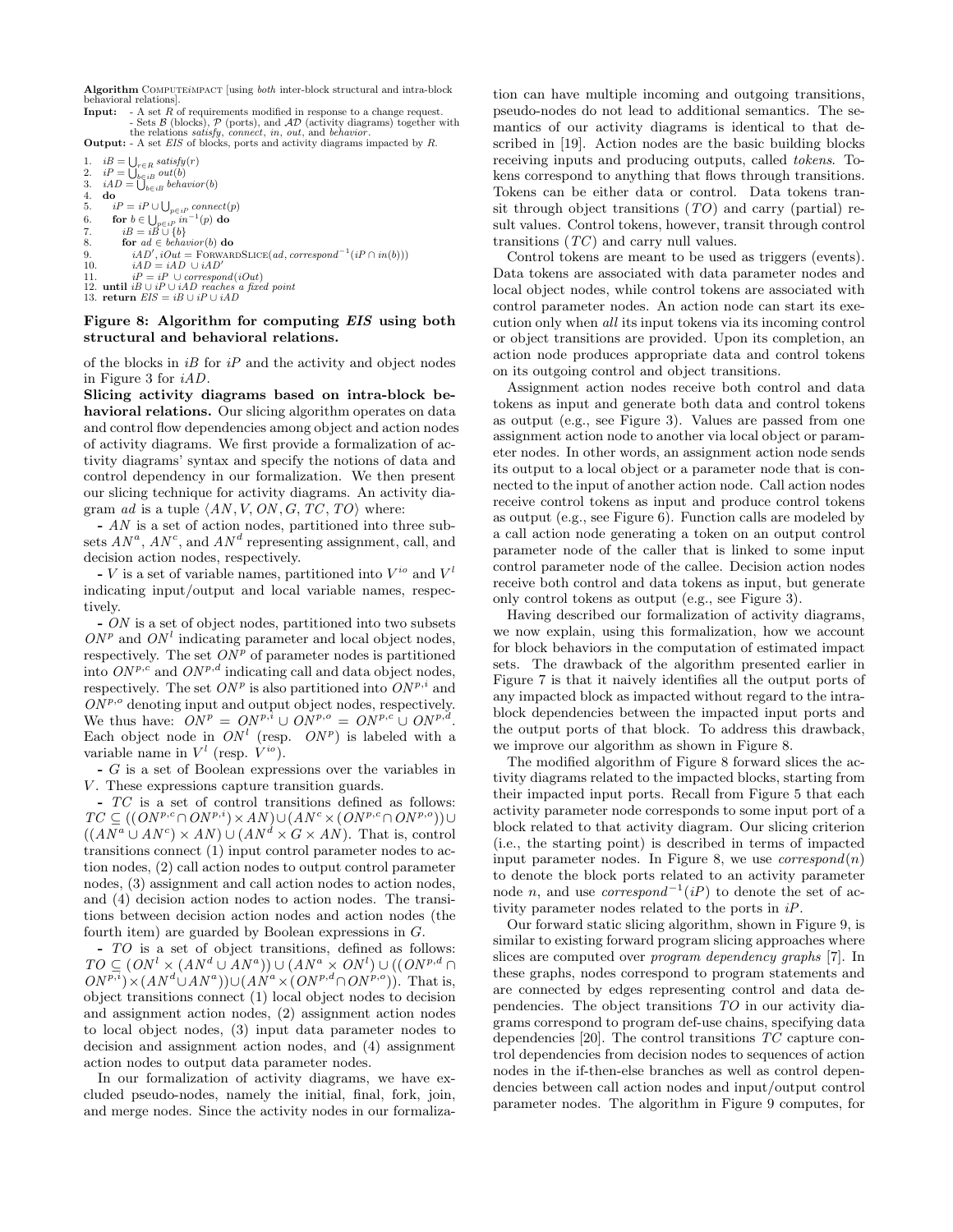Algorithm. FORWARDSLICE.

```
Input: An activity diagram ad = \langle AN, V, ON, G, TC, TO \rangle.
              A set in of impacted input parameter nodes of ad (slicing criterion).
Output: A set iOut of impacted output parameter nodes of ad.
             A set iAD of impacted object and action nodes of ad.
1. iOut = \emptyset; iAD = \emptyset;<br>2. R = TC \cup TO2. for n \in in \cap ON^{p,i} do<br>3. X = \{n\}3. X = \{n\}<br>4. do
        4. do
5. X = X \cup \{n' \mid \exists q \in X \cdot R(q, n') \vee \exists g \in G \cdot R(q, g, n')\}<br>6. until X reaches a fixed point
        iAD = iAD \cup X8. iOut = iOut ∪ (X \cap ON^{p, o})<br>9. return iN, iOut
     return i\ddot{N}, iOut
```
#### Figure 9: Algorithm for activity diagram slicing (used by the algorithm of Figure 8).

any input parameter node  $n$  in the slicing criterion set  $(in)$ , all the action and object nodes reachable from  $n$  via sequences of object and control transitions ( $TC \cup TO$ ). The algorithm then returns all the reachable nodes  $(iAD)$  and all the reachable output parameter nodes  $(iOut)$ .

For example, suppose that the slicing algorithm is called with ad set to the activity diagram of Figure 3, and in set to the Over-Temperature input parameter node. The algorithm computes for this activity diagram a forward slice such that: (1) the set  $iAD$  contains the decision node Temperature check, the assignment nodes Motor drive mode  $=$  OFF and Motor drive mode= ON, and the Motor drive mode output parameter node. And,  $(2)$  the set *iOut* contains the Motor drive mode output parameter node which corresponds to an output port of block  $B_3$  with the same label. Hence, the Motor drive mode output port of  $B_3$  is the only output port that is likely to be impacted if a change is made to the Over-Temperature input port of  $B_3$ . Therefore, using the modified algorithm of Figure 8, we prune  $B_5$ , its ports, and its related behaviors from the EISs computed for change requests Ch-R11 and Ch-R12.

An important remark about the computation of EISs in our approach is that this process is meant to be intertwined with the implementation of a given change request. This intertwining provides a human feedback loop where the changes made to the models by the engineers at any given step is used for improving the accuracy of the EIS computed in the next steps. In particular, if the engineers modify the inter-block or intra-block dependencies in the SysML models during the implementation of a change request, the EIS needs to be recomputed. If no changes are made to the inter-block or intra-block paths, e.g., as is the case for Ch-R11 and Ch-R12 in our motivating example, the EIS will remain unaffected.

## 2.3 Ranking Potentially Impacted Elements

In the second step of our approach (marked 2 in Figure 4), we rank the elements of the EIS computed by the previous step. In addition to the EIS, this second step requires one or more natural-language statements from the engineers. These statements, which we call change statements, include the change description as well as any intuition that the engineers may have, based on their domain knowledge, about how a certain requirements change would propagate to the design. We denote the set of change statements by *chStat*.

Our ranking of the elements in the EIS is based on matching the natural-language labels of these elements against the keyphrases that appear in the statements of chStat. The keyphrases are extracted automatically using a keyphrase extractor. We use a tailored extractor that we developed in our previous work [6] for supporting requirements tasks. For example, applying the extractor over the statement "Temperature lookup tables and voltage converters need to be adjusted." given by the engineers for Ch-R11 (as discussed in Section 1) would identify the following keyphrases: "temperature lookup table" and "voltage converter".

With the keyphrases extracted, we use *similarity measures* to quantify how closely the text labels of the EIS elements match the keyphrases. Similarity measures can be *syntac*tic or semantic. Syntactic measures are based on the string content of text segments (sometimes combined with frequencies). An example syntactic measure is Levenshtein [21], which computes a similarity score between two strings based on the minimum number of character edits required to transform one string into the other. Semantic measures are calculated based on relations between the meanings of words. An example semantic measure is Path [22], which computes a similarity score between two words based on the shortest path between them in an is-a hierarchy (e.g., an "automobile" is-a "vehicle" and so is a "train").

Similarity measures, both syntactic and semantic, are typically normalized to a value between 0 and 1, with 0 signifying no similarity and 1 signifying a perfect match. In line with common practice [22], we zero-out similarity scores below a certain threshold, in this paper 0.05, to minimize noise. In addition to individual similarity measures, we further consider pairwise combinations of syntactic and semantic measures due to these measures having a complimentary nature [16]. For the combination, we take the maximum of the two computed scores. Since there are several similarity measures to choose from, it is important to empirically investigate which measures are most suited to a specific task. Finding the best measures for our application context is addressed in our empirical evaluation (see Section 3).

Given an individual or a combined similarity measure, we compute for every  $e \in EIS$  the similarity between the text label of e and the keyphrases obtained from chStat. The score we assign to e is the largest similarity score between e and any of the keyphrases. We then sort the elements of EIS in descending order of the scores assigned to the elements. The assumption here is that these scores are correlated with the likelihood of the elements being actually impacted by the change under analysis. In other words, we take the elements ranked higher in the sorted EIS to be more likely to be impacted. For example, for Ch-R12, we would obtain high scores for any block, port, activity node, or activity transition in the EIS that has a high degree of similarity to either "temperature lookup table" or "voltage converter".

## 3. EMPIRICAL EVALUATION

In this section, we investigate through an industrial case study the following Research Questions (RQs):

RQ1. (Usefulness of Slicing) How much reduction in the size of EIS does our slicing technique bring about? Does slicing remove any actually-impacted elements (true positives) from the EIS computed by inter-block structural analysis? With RQ1, we study the usefulness of our behavioral analysis by comparing the EISs obtained from structural analysis only (i.e., the algorithm of Figure 7) versus those obtained from both structural and behavioral analysis (i.e., the algorithm of Figure 8). In particular, we are interested in the magnitude of reductions in the EIS size that our behav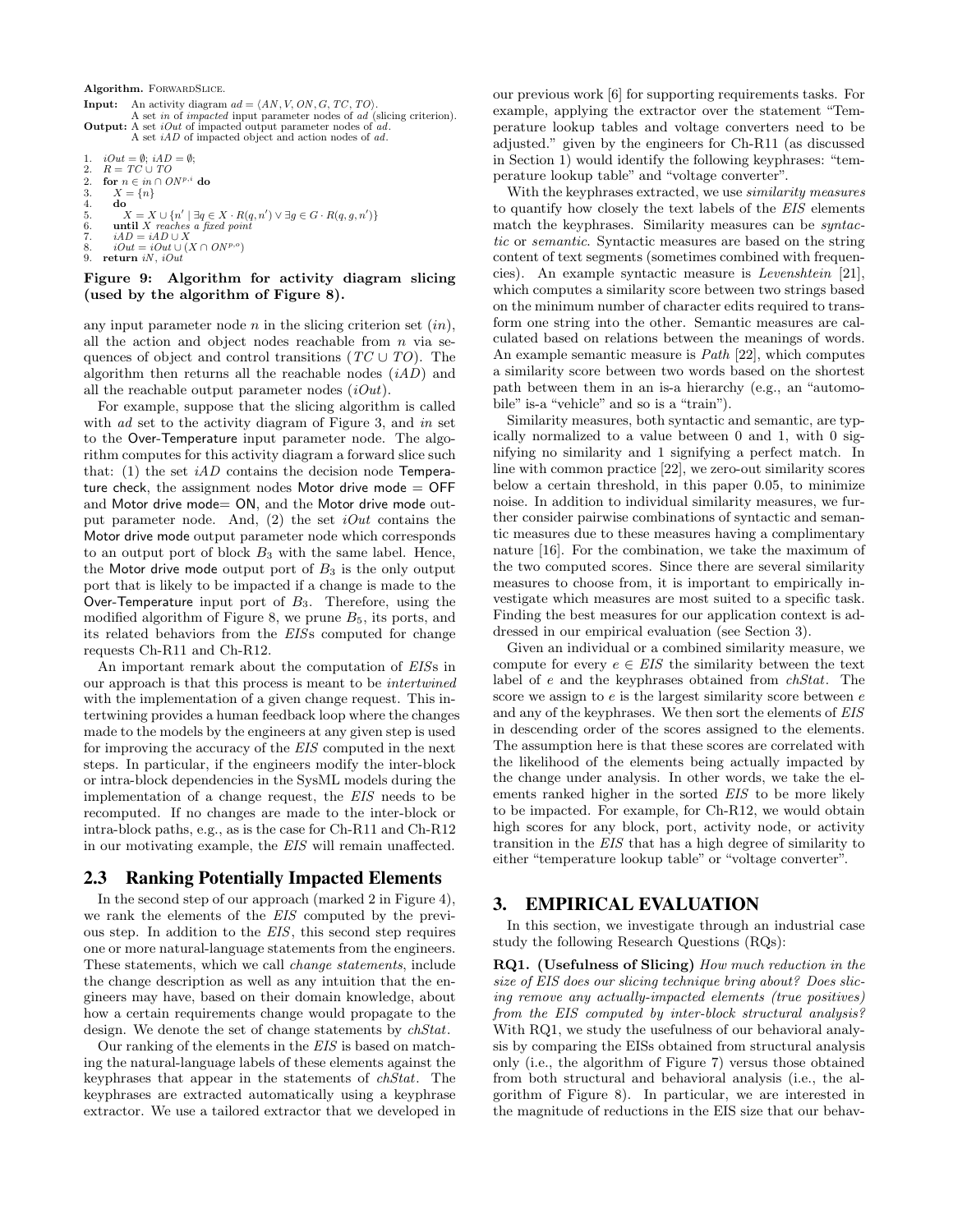ioral analysis provides without compromising the recall, i.e., without removing actually-impacted elements from the EIS.

RQ2. (Choice of Similarity Measures) Which similarity measures are best suited to our approach? There are several syntactic and semantic similarity measures for textual content. The choice of similarity measures used for calculating impact rankings directly affects the quality of our results. With RQ2, we identify the syntactic and semantic similarity measures that lead to the most accurate results.

RQ3. (Usability) How should engineers use the ranked EIS lists produced by our approach? For our approach to be useful, engineers need to determine how much of a ranked EIS list is worth inspecting. In other words, they need to determine a point in the list beyond which the remainder of the list is unlikely to contain impacted elements. With RQ3, we aim to develop systematic guidelines for inspecting the ranked EIS lists.

RQ4. (Effectiveness) How effective is our automated approach when compared to a manual analysis performed by an engineer? Assuming that the guidelines resulting from RQ3 are followed, RQ4 aims to determine whether our approach can reliably identify the set of actually impacted elements, and at the same time, save substantial inspection effort.

RQ5. (Scalability) Does our approach have an acceptable execution time? With RQ5, we study whether the execution time of our approach is practical.

Industrial Subject. Our case study is the cam phaser (CP) system introduced in Section 1. A SysML model for CP had been developed by the Delphi engineers in the Enterprise Architect tool [9]. This case study model consists of seven requirements diagrams containing 34 requirements, nine internal block diagrams with 48 blocks, 19 activity diagrams, and 56 traceability links, all of type satisfy. In total, the entire CP model contains 370 blocks, ports, and activity and object nodes. We chose CP as our case study model since it is an industrial system. The SysML model of CP contains a reasonable number of requirements and traceability links from requirements to blocks.

We were provided with 16 requirements change scenarios for CP. These scenarios are real and drawn from change requests originating from the customers of CP. In each case, a high-level natural-language statement was available which described the change as well as how the engineers expected the change to affect the design. One of these statements, referred to in our approach as a change statement, was illustrated in the motivating example of Section 1 (for Ch-R12). Five additional examples of change statements are provided in Table 1. As seen from the table, the statements are abstract and do not exactly pinpoint the impact of a change. Nevertheless, the keyphrases in the statements provide a mechanism for ranking the estimated impact sets computed by our approach. The actual impact set for each of the 16 change scenarios was further provided by the engineers involved in the case study.

Implementation. We have implemented our approach as a plugin for the Enterprise Architect modeling environment [9]. Our implementation enables users to automatically generate EISs using the algorithms of Section 2.2, and compute ranked EISs based on NLP similarity measures as discussed in Section 2.3. Our plugin is available at:

https://bitbucket.org/carora03/cia addin

Table 1: Additional examples of change statements

| id             | <b>Change Statements</b>                                                |
|----------------|-------------------------------------------------------------------------|
| $\mathbf{1}$   | Resolution of the battery voltage shall change from 0.1v to 0.01v. Bat- |
|                | tery voltage variables should be checked.                               |
| $\overline{2}$ | Input voltage divider of the battery voltage reading shall change from  |
|                | $0.2v$ to $0.3v$ . Measurement routines should be adjusted.             |
| 3              | The motor control routine shall be executed in the 1ms task instead of  |
|                | the 2ms task. Slow regulator tasks should be revised.                   |
| $\overline{4}$ | Motor current shall increase from 45A to 50A. Shunt values and resolu-  |
|                | tion of variables measuring the current should be revised.              |
| 5              | The current mirror for the motor current measurement shall be replaced  |
|                | by a differential amplifier. Resolution settings should be revised.     |

Metrics. We use two well-known metrics, precision and recall, in our evaluation. Precision measures quality (i.e., low number of false positives) and is the ratio of actuallyimpacted elements found in an EIS to the size of the EIS. Recall measures coverage (i.e., low number of false negatives) and is the ratio of the actually-impacted elements found in an EIS to the number of all actually-impacted elements.

#### Results. Next, we discuss our RQs:

RQ1. (Usefulness of Behavioral Analysis) To answer this RQ, we compare the EISs generated by the two algorithms in Figures 7 and 8, using the CP SysML model and the 16 given change scenarios. Recall that the algorithm in Figure 7 relies on structural inter-block relations only, and the one in Figure 8 uses both structural inter-block and behavioral intra-block relations. We obtained 16 EISs via structural analysis and 16 other EISs via combined structural and behavioral analysis. We compared the sizes of the EISs, and their recall and precision values. The recall for all the 16 changes and for both the structural and the combined structural and behavioral approaches were 100%.

Figure 10 compares the EIS size and the EIS precision distributions for the 16 changes obtained by structural analysis and by the combined structural and behavioral analysis. The average EIS size and EIS precision based on structural analysis are, respectively, 80 and 8%, and based on the combined analysis are 38 and 16%, respectively. That is, after applying the forward slicing used in our behavioral analysis, on average, the EIS size is reduced by around 42 elements and the precision increases by 8%. We note that the total number of elements in the entire SysML model is 370. Hence, the EIS size generated by the structural analysis contains 21.6%, and the EIS size obtained by the combined analysis contains 9.7% of all the design elements. In summary, our results show that applying the combined structural and behavioral analysis significantly reduces the EIS size and increases precision without a negative effect on recall.

RQ2. (Choice of Similarity Measures for Ranking) To answer this RQ, we define a notion of accuracy for the ranked EISs (obtained from the ranking step in Section 2.3). We conceptualize accuracy using charts that show the percentage of actually-impacted elements identified  $(Y$ -axis) against the percentage of EIS elements traversed in the ranked list  $(X$ -axis). Figure 11 shows charts for an EIS, computed for one of the CP change scenarios, and ranked by two alternative applications of similarity measures.

A simple way to compare the alternatives would be the following: A similarity measure  $A$  (potentially, the combination of a syntactic and a semantic measure) is better than a measure  $B$  if the engineers are able to identify all the impacted elements by inspecting fewer elements when they use the list ranked by A than when they use the list ranked by B.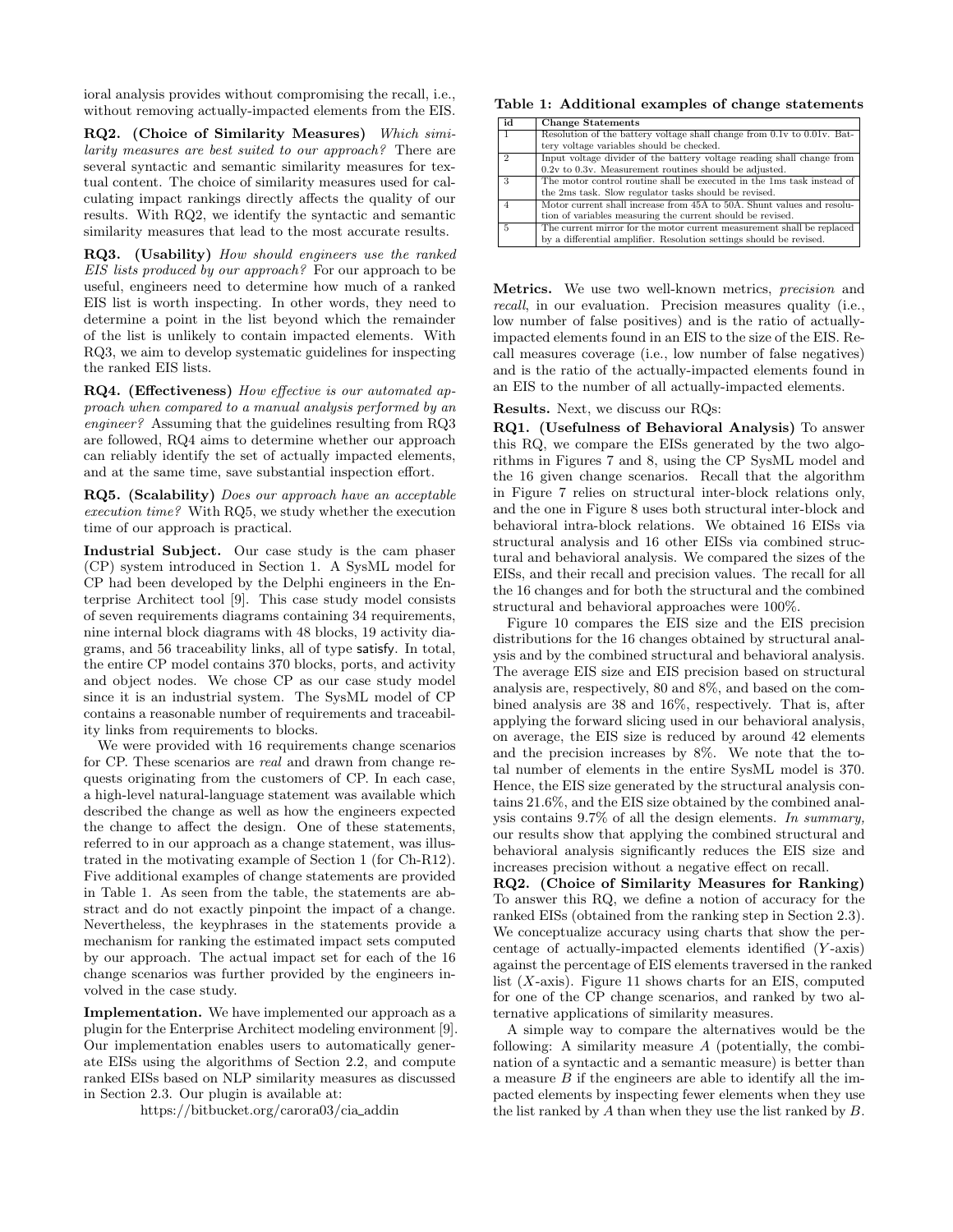

Figure 10: Impact of behavioral analysis: Comparing (a) the size of EISs and (b) the precision of EISs obtained by structural analysis alone and by combined behavioral and structural analysis.



Figure 11: Two alternative applications of similarity measures for ranking the same EIS.

This intuition however, cannot distinguish the two alternatives in Figure 11, as both identify all the actually-impacted elements after traversing 61.9% of the elements.

Despite the above, Alternative 1 is better than Alternative 2 because it produces better results earlier. Specifically, if the engineers choose to stop, say after inspecting 30% of the list, with Alternative 1, they will find 87.7% of the actually-impacted elements. Identifying the same percentage of actually-impacted elements with Alternative 2 would require the inspection of  $\approx 55\%$  of the list. To reward earlier identification of impacted elements, we use the Area Under the Curve (AUC) for evaluating accuracy. AUC can tell apart the two alternatives in Figure 11, as the metric is larger for Alternative 1.

We considered pairwise combinations of three syntactic measures, SoftTFIDF, Monge Elkan and Levenshtein, from the SimPack library [23] and four semantic measures, LIN, PATH, RES and JCN, from the SEMILAR library [22]. We further considered alternatives where only a syntactic or only a semantic measure is applied. Specifically, we considered 19, i.e.,  $(4 + 1) \times (3 + 1) - 1$ , alternatives. We ran these alternatives on our 16 changes, and obtained an AUC for each alternative.

To identify the best alternative for similarity measures, we need to determine which alternatives consistently result in the highest accuracy (i.e., AUC) when applied to the change scenarios. This analysis is often done using a regression tree [24], which is a hierarchical partitioning of a set of data points aimed at minimizing, with respect to a given metric, variations across partitions. In our context, each data point is a similarity measure alternative applied to an individual change scenario. We therefore have a total of  $19 * 16 = 304$ data points. The metric of interest here is AUC.



Figure 12: Regression tree for identifying the best similarity measure alternatives.

In Figure 12, we show the regression tree for our case study. In each node of the tree, we show the count (number of AUC values), the mean and standard deviation for the AUC values, the similarity measures generating the AUC values in that partition, and, for every non-leaf node, the difference between the mean AUC values of its right and left children. At each level, the factor (either syntactic measure or semantic measure) that best explains the variation in AUC values is selected. The partitioning at the first level of the tree signifies the most influential factor explaining the variation observed across the data points. In Figure 12, the most influential factor is the choice of syntactic measure.

The nodes on the right are of particular interest, as they signify the alternatives that result in higher AUC values on average than the alternatives of the left node. We iteratively partition the right-most nodes until the difference between the mean AUC values in the resulting branches is insignificant. We deem differences below 0.01 to be insignificant. At the first level, NONE and SoftTFIDF perform better than Monge Elkan and Levenshtein. Depending on whether NONE appears in a syntactic or a semantic measure node, it indicates the stand-alone application of measures of the other type. For example, the NONE appearing alongside SoftTFIDF at the first level indicates stand-alone application of semantic measures. At the second level, the syntactic alternatives are further split suggesting that SoftTFIDF produces better results on average than NONE (i.e., standalone application of any semantic measure). The right-most node at the last level of the tree contains the most robust alternatives that yield the highest AUC values. The reason why SoftTFIDF performs best is because it filters noise: the measure assigns a zero (or very low) score to phrase pairs when their constituent tokens are not closely matching (lower than a certain threshold), or when the matching tokens are very common (e.g., stopwords).

In summary, and as suggested by the right-most leaf node in the tree of Figure 12, SoftTFIDF (syntactic measure) combined with either RES or JCN (semantic measures) would be the most suitable alternative. We use these two alternatives to answer RQ3 and RQ4.

RQ3. (Usability) To answer RQ3, we aim to find the best trade-off between the number of elements to inspect and the number of impacted elements found. We define a notion of cutoff indicating the percentage of a ranked list which is worthwhile inspecting, and hence, should be recommended to engineers. To define a cutoff, we use delta charts, as illustrated in Figure 13 for one of the change scenarios in CP. In the chart, at any position  $i$  on the X-axis, the Y-axis is the difference between the similarity scores at positions  $i$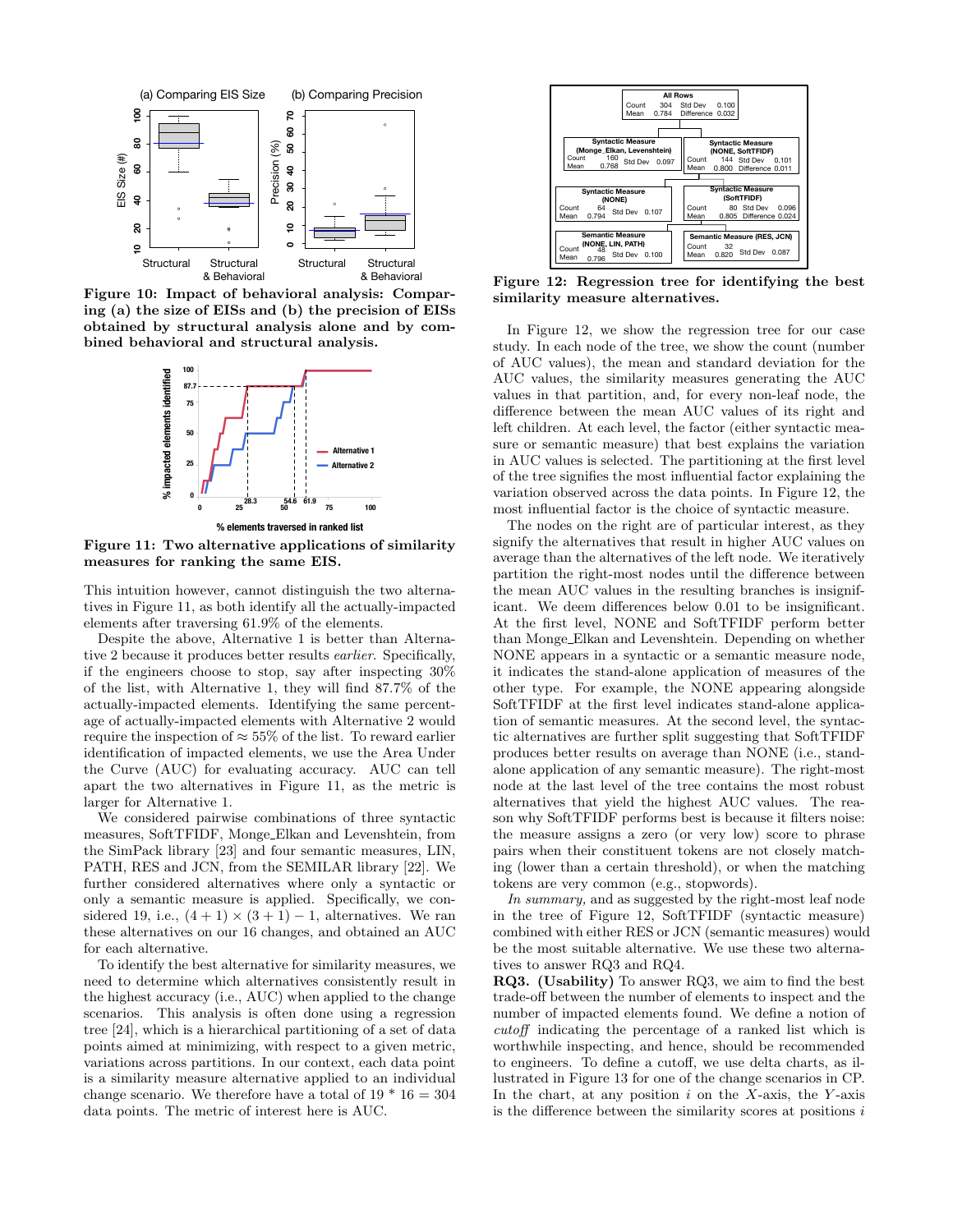

Figure 13: Ranked similarity scores and delta chart for an example change scenario from CP. The delta chart is used for computing the cutoff  $(r)$ .

and  $i-1$ . For easier understanding, in Figure 13, we further show the ranked similarity scores on the top of the delta chart. These similarity scores were computed using Soft-TFIDF (syntactic measure) and JCN (semantic measure). As described in Section 2.3, the label of each EIS element e is compared against all keyphrases in the change statement using both SoftTFIDF and JCN. The maximum value obtained from all these comparisons is assigned to  $e$  as its similarity score. The chart on the top of Figure 13 plots the EIS elements in descending order of the similarity scores.

For the cutoff, we pick the point on the  $X$ -axis after which there are no significant peaks in the delta chart. Intuitively, the cutoff is the point beyond which the similarity scores can no longer adequately tell apart the elements in terms of being impacted. What is a significant peak is relative. Based on our experiments, a peak is significant if it is larger than one-tenth of the highest peak in the delta chart, denoted  $h_{max}$  in Figure 13. The only exception is the peak caused by zeroing out similarity scores smaller than 0.05 (see Section 2.3). This peak, if it exists, is always the last one and hence denoted  $h_{last}$ . Since  $h_{last}$  is artificial in the sense that it is caused by zeroing out negligible similarity values, we ignore  $h_{last}$  when deciding about the cutoff.

More precisely, we define the cutoff  $r$  to be at the end of the right slope of the last significant peak (excluding  $h_{last}$ ). In the example of Figure 13,  $h_{max} = 0.26$ . Hence, r is at the end of the last peak with a height  $> h_{max}/10 = 0.026$ . We recommend that engineers should inspect the EIS elements up to the cutoff and no further. In the example of Figure 13, the cutoff is at 49% of the ranked list. We note that the cutoff can be computed automatically and without user involvement. Therefore, the delta charts and their interpretation are transparent to the users of our approach.

In summary, for each change scenario, we automatically recommend, through the analysis of the corresponding delta chart as explained above, the fraction of the ranked EIS that the engineers should manually inspect for identifying actually-impacted elements.

RQ4. (Effectiveness) To answer RQ4, we report the results of applying the best similarity measure alternatives from RQ2 for ranking the EISs computed by the algorithm of Figure 8 (i.e., combined structural and behavioral analysis), and then considering only the ranked EIS fractions recommended by the guidelines of RQ3. Note that in this RQ, by EIS we mean the fraction obtained after applying the guidelines of RQ3. In Figure 14, we show for our 16 changes the size and precision distributions of the recommended EISs. These distributions are provided separately for the best similarity alternatives from RQ2, i.e., SoftTFIDF combined with



Figure 14: Size and precision of EISs that result from the application of the guidelines of RQ3 to the EISs computed by the algorithm of Figure 8.

RES (denoted Soft.RES) and SoftTFIDF combined with JCN (denoted Soft.JCN).

The average EIS size is 30.2 for Soft.RES and 18.5 for Soft.JCN. The average precision for Soft.RES and Soft.JCN are 19.5% and 29.4% respectively. As for recall, Soft.RES yields a recall of 100% for all 16 changes, while Soft.JCN misses one element for one change. That is, using Soft.JCN, we have a recall of 100% for 15 changes, and a recall of 85% for one change (i.e., an average recall of 99%). The results clearly show that Soft.JCN yields better overall accuracy.

In summary, after applying our best NLP-based similarity measure, Soft.JCN, the average precision of our analysis increases to 29.4% compared to 16% obtained by the combined behavioral and structural analysis (discussed in RQ1). The average recall reduces to 99% compared to 100% obtained by the combined analysis. Finally, using NLP, the average number of elements to be inspected by the engineers reduces to 18.5 (just 4.8% of the entire design model) compared to 38 (9.7% of the design model) before applying NLP.

RQ5. (Execution Time) The execution time for both steps of our approach, i.e., computing the EISs and ranking the EISs, was in the order of seconds for the 16 changes. Given the small execution times, we expect our approach to scale to larger systems. Execution times were measured on a laptop with a 2.3 GHz CPU and 8GB of memory.

Validity considerations and threats. Internal and external validity are the most relevant dimensions of validity for our case study. With regard to internal validity, an important consideration is that the change statements must represent the understanding of the engineers about a change before the engineers have determined the impact of that change; otherwise, the engineers may learn from the analysis they have performed and provide more precise change statements than when they have not examined the design yet. If this occurs, the accuracy results would not faithfully represent what one can achieve in a non-evaluation setting. In our case study, the change statements were pre-existing and written at the time that the change requests had been filed, i.e., before the impact of the changes had been examined. The engineers in our case study were therefore required only to inspect the design and provide the actual impact sets (gold standard). Consequently, learning is not a significant threat to internal validity. A potential threat to internal validity is that one of the engineers involved in our case study is a co-author. To minimize potential bias, the engineers involved neither used our tool nor saw the results generated by the tool until they had specified the actual impact sets. With regard to external validity, while our case study is in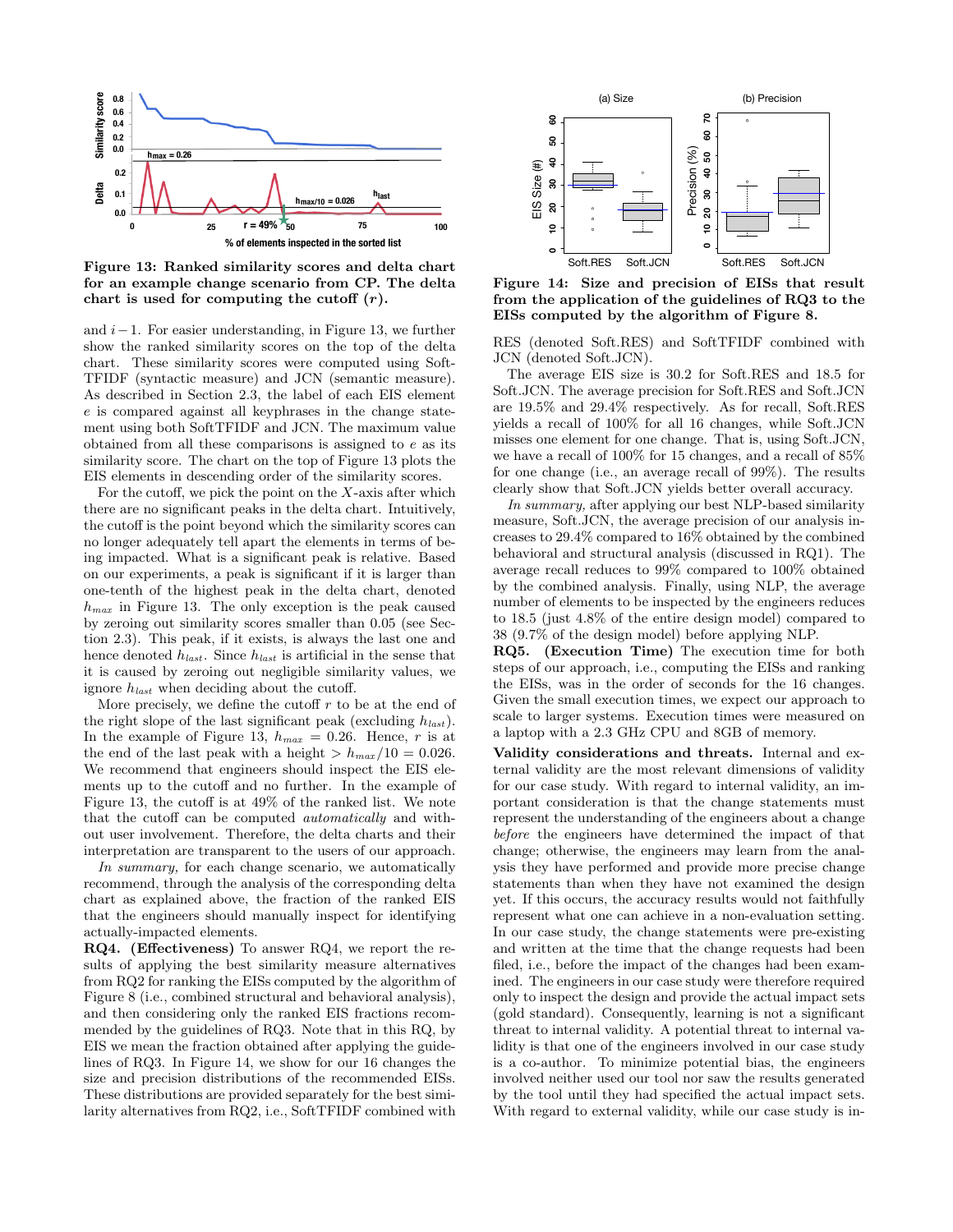dustrial and we anticipate it to be representative of many embedded systems, particularly in safety-critical domains, additional case studies will be essential in the future.

# 4. RELATED WORK

There is a wide range of techniques for change impact analysis covering various development artifacts, including requirements, design and code [25]. Our work is concerned with analyzing how changes made to *requirements* will impact system design, in a context where the requirements are expressed using natural language, and the design using models. This situation is common and particularly relevant for embedded systems development. Below, we compare with the existing work that is most pertinent to the context in which we studied change impact analysis in this paper.

Any change impact analysis technique for requirements and design artifacts has to account for the dependencies between requirements and design elements to properly propagate changes. Aryani et al. [26] use logical relationships between domain concepts described in terms of weighted dependency graphs. van den Berg [27] augments traceability links with dependency type information between software artifacts. Goknil et al. [28] extend the approach of van den Berg [27] with formal semantics and apply it for impact analysis over requirements. When the requirements are expressed as models, more specialized dependency types may be defined. For example, Cleland-Huang et al. [29] use soft goal dependencies to analyze how changes in functional requirements propagate to non-functional requirements. Tang et. al. [30] capture dependencies using a special model, called an architectural rationale and linkage model, and use this model alongside probabilistic expert estimates for change impact analysis over system architectures.

Our work differs from the above in that we do not require dependency types, logical relationships between domain elements, architectural rationale, or probabilistic data for inferring or estimating impact likelihoods. Instead, we utilize the textual content of the design models and simple natural-language statements from engineers for impact likelihood prediction. The high expressiveness and implicit semantics of textual data make it difficult to come up with a crisp classification of dependencies or to obtain precise logical relations between the requirements and design. This is why we use (quantitative) similarity measures for predicting impact likelihoods.

A number of approaches rely on pre-defined rules for change propagation. Briand et al. [31] propose a taxonomy of model changes based on the UML metamodel, and use this taxonomy in order to specify rules for identifying which parts of a UML model need to be updated after each change so that the model will remain consistent with the UML metamodel. Müller and Rumpe [32] propose a domain-specific language for the specification of impact rules. These rules capture what kind of changes to models lead to what kind of impact. The main goal of these rule-based approaches is to maintain the consistency of models after changes; these approaches are not targeted at analyzing the impact of requirements changes. Our work has a different focus, as it aims at analyzing the impact of requirements changes on design. We do not use pre-defined impact rules in our approach.

Furthermore, there are approaches that rely on historical information obtained from software repositories for change propagation. For example, Wong and Cai [33] combine logical relationships between UML class diagrams and historical information obtained from software repositories to predict the scope of the impact of a given change. This approach relies on the existence of complete and consistent version histories. Such versioning is typically used for keeping track of changes in implementation-level artifacts, e.g., code. Our approach does not rely on historical data and can be used effectively in situations where no historical data is available, notably in early stages of development, or where detailed versioning of models is not practiced.

Control flow analysis techniques (e.g., software method call dependencies) have been used before to automatically identify traceability links [34], and further to facilitate codelevel change impact analysis [35]. Kuang et al. [36] demonstrate that combining control flow and data dependencies improves automated retrieval of traceability links from requirements to code. Our results in this paper lead to a similar conclusion in the context of model-based development, that is, leveraging both inter-block data flow dependencies and intra-block control and data flow dependencies improves the accuracy of change impact analysis.

In our previous work [6], we already used similarity measures as change impact predictors. Nevertheless, this earlier work was focused on inter-requirement change impact analysis, i.e., identifying the impact of requirements changes on other requirements, rather than on the design. This earlier work focused exclusively on natural-language content. In our current work, we generalize our previous work to a model-based development setting, where we exploit not only the natural-language content of the development artifacts but also the structure and semantics of the design models.

## 5. CONCLUSION

We presented an approach to automatically identify the impact of requirements changes on system design. Our approach has two main steps: First, for a given change, we obtain a set of estimated impacted model elements by computing reachability over inter-block data flow and intra-block control and data flow dependencies. Next, we rank the resulting set of elements according to a quantitative measure obtained using NLP techniques. The measure reflects the similarity between the textual content of the elements in the estimated impact set and the keyphrases in the engineers' statements about the change.

Our evaluation on an industrial system shows that the accuracy of our approach consistently improves when we consider both inter-block and intra-block dependencies rather than only the inter-block ones, and the textual content of the diagrams in addition to only the elements' dependencies. Although not included in this paper, we note that eliminating the analysis in the first step of our approach and only applying the NLP technique in the second step reduces the accuracy considerably. This is because many elements in parts of the design unreachable for a given change have some degree of textual similarity with the change statements. In the future, we intend to make the change statements more structured, e.g., by introducing a controlled natural language. This can make change impact analysis more targeted and deal with more complex situations.

## 6. ACKNOWLEDGEMENT

We gratefully acknowledge funding from Delphi Automotive and from Fonds National de la Recherche, Luxembourg under grant FNR/P10/03 - Verification and Validation Lab.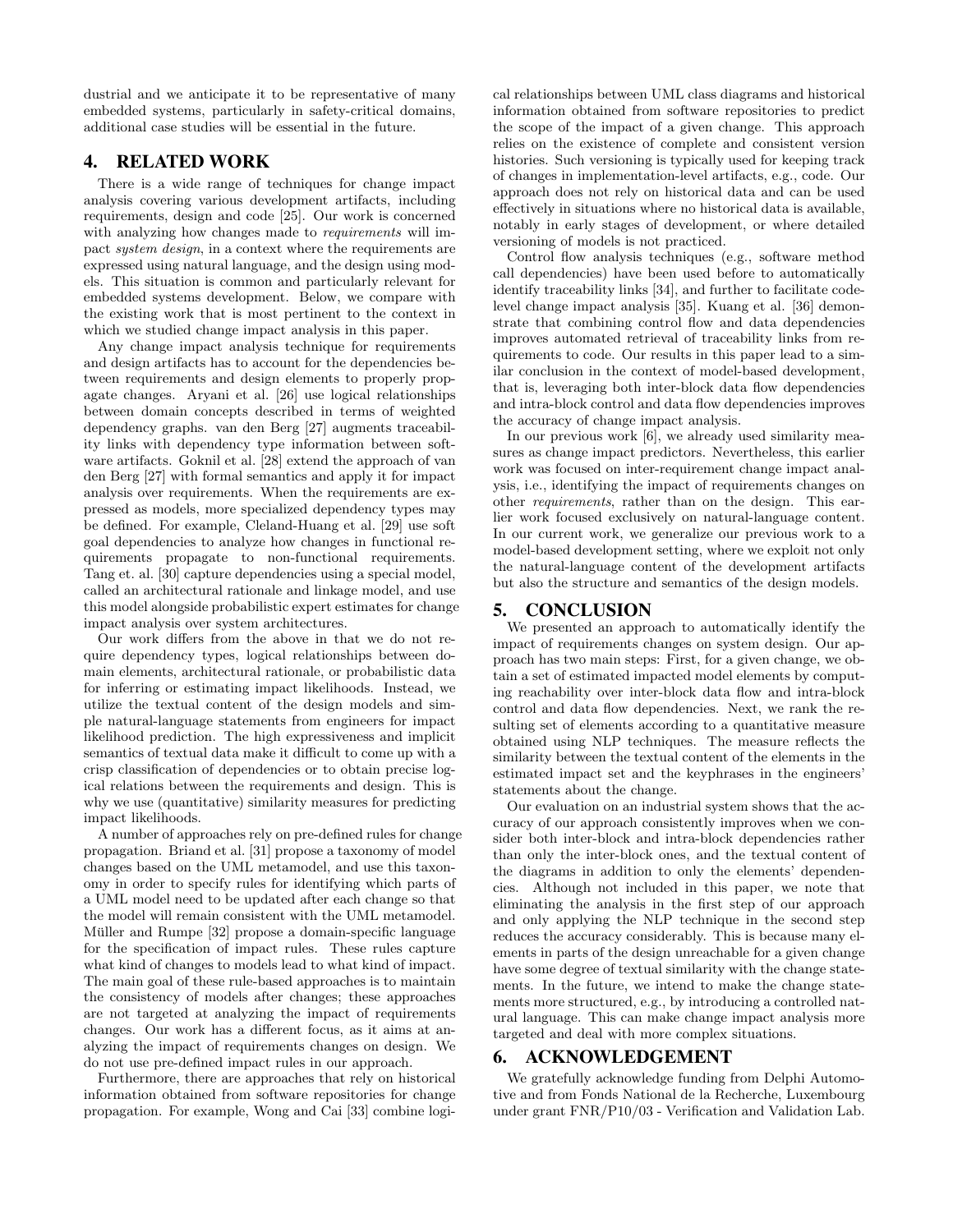## 7. REFERENCES

- [1] Arnold, R., Bohner, S.: Software Change Impact Analysis. Wiley-IEEE Computer Society Press (1996)
- [2] Pfleeger, S.L., Atlee, J.M.: Software engineering theory and practice (4. ed.). Pearson Education (2009)
- [3] : Functional safety of electrical / electronic / programmable electronic safety-related systems (IEC 61508). International Electrotechnical Commission: International Electrotechnical Commission (2005)
- [4] : Road vehicles functional safety. ISO draft standard (2009)
- [5] : International Council on Systems Engineering. http://www.incose.org/
- [6] Arora, C., Sabetzadeh, M., Goknil, A., Briand, L.C., Zimmer, F.: Change impact analysis for natural language requirements: An NLP approach. In: 23rd IEEE International Requirements Engineering Conference, RE 2015, Ottawa, ON, Canada, August 24-28, 2015. (2015) 6–15
- [7] Tip, F.: A survey of program slicing techniques. J. Prog. Lang. 3(3) (1995)
- [8] Jurafsky, D., Martin, J.H.: Speech and Language Processing: An Introduction to Natural Language Processing, Computational Linguistics, and Speech Recognition. 1st edn. Prentice Hall PTR (2000)
- [9] : Enterprose Architect (EA). http://www.sparxsystems.com.au/
- [10] Friedenthal, S., Moore, A., Steiner, R.: A Practical Guide to SysML: The Systems Modeling Language. Morgan Kaufmann (2008)
- [11] Holt, J., Perry, S.: SysML for systems engineering: Institute of engineering and technology. (2008)
- [12] Cleland-Huang, J., Gotel, O., Hayes, J.H., Mäder, P., Zisman, A.: Software traceability: trends and future directions. In: Proceedings of the on Future of Software Engineering, FOSE 2014, Hyderabad, India, May 31 - June 7, 2014. (2014) 55–69
- [13] Rempel, P., Mäder, P., Kuschke, T., Cleland-Huang, J.: Mind the gap: assessing the conformance of software traceability to relevant guidelines. In: 36th International Conference on Software Engineering, ICSE '14, Hyderabad, India - May 31 - June 07, 2014. (2014) 943–954
- [14] Mäder, P., Jones, P., Zhang, Y., Cleland-Huang, J.: Strategic traceability for safety-critical projects. IEEE Software 30(3) (2013) 58–66
- [15] : Survey of model-based systems engineering (MBSE) methodologies. INCOSE Survey (2008)
- [16] Nejati, S., Sabetzadeh, M., Chechik, M., Easterbrook, S.M., Zave, P.: Matching and merging of variant feature specifications. IEEE Trans. Software Eng. 38(6) (2012) 1355–1375
- [17] Briand, L.C., Falessi, D., Nejati, S., Sabetzadeh, M., Yue, T.: Traceability and SysML design slices to support safety inspections: A controlled experiment. ACM Trans. Softw. Eng. Methodol. 23(1) (2014) 9:1–9:43
- [18] Sabetzadeh, M., Nejati, S., Briand, L.C., Mills, A.E.: Using SysML for modeling of safety-critical software-hardware interfaces: Guidelines and industry experience. In: 13th IEEE International Symposium on

High-Assurance Systems Engineering, HASE 2011, Boca Raton, FL, USA, November 10-12, 2011. (2011) 193–201

- [19] Bock, C.: SysML and UML 2 support for activity modeling. Systems Engineering 9(2) (2006) 160–186
- [20] Alomari, H.W., Collard, M.L., Maletic, J.I.: A very efficient and scalable forward static slicing approach. In: 19th Working Conference on Reverse Engineering, WCRE 2012, Kingston, ON, Canada, October 15-18, 2012. (2012) 425–434
- [21] Manning, C.D., Raghavan, P., Schütze, H.: Introduction to information retrieval. Cambridge University Press (2008)
- [22] Rus, V., Lintean, M.C., Banjade, R., Niraula, N.B., Stefanescu, D.: SEMILAR: the semantic similarity toolkit. In: 51st Annual Meeting of the Association for Computational Linguistics, ACL 2013, Proceedings of the Conference System Demonstrations, 4-9 August 2013, Sofia, Bulgaria. (2013) 163–168
- [23] : the SimPack library. http://www.ifi.uzh.ch/ddis/simpack.html
- [24] Breiman, L., Friedman, J., Olshen, R., Stone, C.: Classification and Regression Trees. Wadsworth and Brooks, Monterey, CA (1984)
- [25] Lehnert, S.: A review of software change impact analysis. Technical Report ilm1-2011200618, Technische Universitat Ilmenau (2011)
- [26] Aryani, A., Peake, I., Hamilton, M.: Domain-based change propagation analysis: An enterprise system case study. In: 26th IEEE International Conference on Software Maintenance (ICSM 2010), September 12-18, 2010, Timisoara, Romania. (2010) 1–9
- [27] van den Berg, K.: Change impact analysis of crosscutting in software architectural design. In: Workshop on Architecture-Centric Evolution (ACE 2006), Groningen (July 2006) 1–15
- [28] Goknil, A., Kurtev, I., van den Berg, K., Spijkerman, W.: Change impact analysis for requirements: A metamodeling approach. Information & Software Technology 56(8) (2014) 950–972
- [29] Cleland-Huang, J., Settimi, R., Benkhadra, O., Berezhanskaya, E., Christina, S.: Goal-centric traceability for managing non-functional requirements. In: Proceedings of the 27th International Conference on Software Engineering. ICSE '05 (2005) 362–371
- [30] Tang, A., Nicholson, A., Jin, Y., Han, J.: Using bayesian belief networks for change impact analysis in architecture design. J. Syst. Softw. 80(1) (jan 2007) 127–148
- [31] Briand, L., Labiche, Y., O'Sullivan, L.: Impact analysis and change management of UML models. In: Proceedings of the 19th IEEE International Conference on Software Maintenance (ICSM '03). (2003) 256–265
- [32] Müller, K., Rumpe, B.: A model-based approach to impact analysis using model differencing. Electronic Communications of the EASST 65 (2014)
- [33] Wong, S., Cai, Y.: Predicting change impact from logical models. In: 25th IEEE International Conference on Software Maintenance (ICSM 2009), September 20-26, 2009, Edmonton, Alberta, Canada. (2009) 467–470